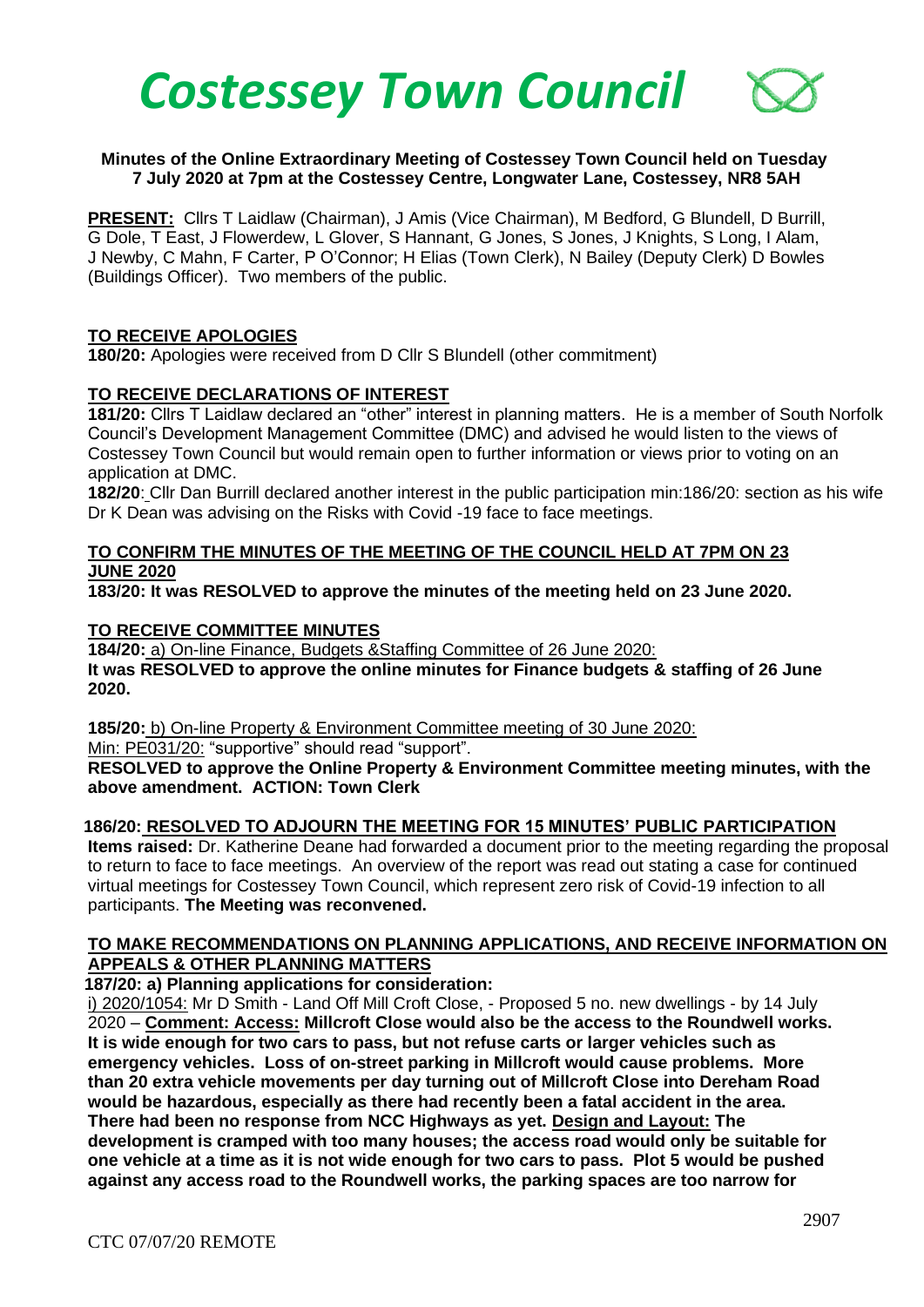**modern vehicles, the houses are small and the size would not be in keeping with other dwellings in Millcroft Close. Wildlife: Given the large amount of wildlife seen, in particular protected species such as bats, newts etc an Environmental Impact Assessment should be required; Tree Report: It was noted that at 6.4.2 Cllrs believed that there was a typo and that the sentence should read that piling rigs etc should NOT be used on the site. The layout is poor, parking is poor, passing is poor, road layout is poor. Six letters of objection from neighbours, especially re wildlife, parking, light and overlooking were noted. Cllr Burrill stated that he intended to write to the Planning Dept with his concerns and, if necessary, call it in to the SNC Development Management Committee - RECOMMEND REFUSAL**

#### **188/20: b) Information & Planning decisions received from South Norfolk & Norfolk County Councils:** (\*Information only. (No decisions needed**)** See separate sheet. Noted **189/20 c) Notification of appeals:**

i) DCLG Ref: APP/L2630/W/20/3249453 – SNC Ref: 2019/2269: Mr J Green - Land to Rear 26 West End Avenue, Costessey, NR8 5BA - to be determined on the basis of an exchange of written statements submitted by both the appellant and the Council followed by a site visit by an Inspector. See [http://acp.planninginspectorate.gov.uk](http://acp.planninginspectorate.gov.uk/) - representations to be received within five weeks of 23 June 2020. Deputy Clerk & Cllr P O'Connor to compose letter re-iterating CTC's previous position. **ACTION: Deputy Clerk & Cllr P O'Connor**

# **TO CONSIDER FINANCE MATTERS**

**190/20:** a) To approve the effectiveness of Internal Audit: The list of audit checks was considered. **RESOLVED to approve the effectiveness of the Internal Audit.** 

**191/20**: b) To approve the accounts for March 2020 and receive a budget report incl. payment over £500**:**

# **RESOLVED to approve the accounts for March 2020 in the balance of £546,375.01**

**192/20:** c) To consider and approve the accounts for Year End 2020: (see Accountant's notes**): RESOLVED to approve the accounts for Year End 2020** (prepared by the accountants). Note: Cllr Long lost her internet connection

**193/20:** d) To sign off the Balance Sheet at 31 March 2020: (Pg. 7 of the accounts) **RESOLVED to sign off the balance sheet at 31 March 2020 (**page 7 of the accounts).

**194/20:** e) To consider, approve & sign the Annual Governance Statement for 2019-20 (Section 1 of the Annual Return / AGAR):

**RESOLVED to approve and sign the Annual Governance statement. ACTION: Town Clerk** 

**195/20:** f) To consider, approve & sign the 2019-20 accounts (Section 2 of the Annual Return / AGAR):

**RESOLVED to approve & sign the 2019-20 accounts (section 2 of the Annual Return / AGAR. Action: Town Clerk**

**196/20:** g) To consider the Earmarked Reserves at Year End: (Accounts Pg. 12 Para 13 & Appendix A – Back page & CTC Budget Report pg. 6): Noted

**197/20:** h) To approve the Explanation of Variances over 15%: **RESOLVED to approve the explanation of Variances over 15%. ACTION: Town Clerk**

**198/20: i)** To discuss and approve the detail of the Internal Auditor's Final Report and the Auditor's Action Plan: One error was highlighted: Page 5 paragraph 3 - the Precept for 2019-20 was listed as £627,398, should be £636,576 (The Internal Auditor had apologised and amended the report). The Auditor had found no issues, so no remedial actions were needed. Congratulations were expressed to the Town Clerk and her team**.** 

**RESOLVED to approve the detail of the Internal Auditor's Final Report**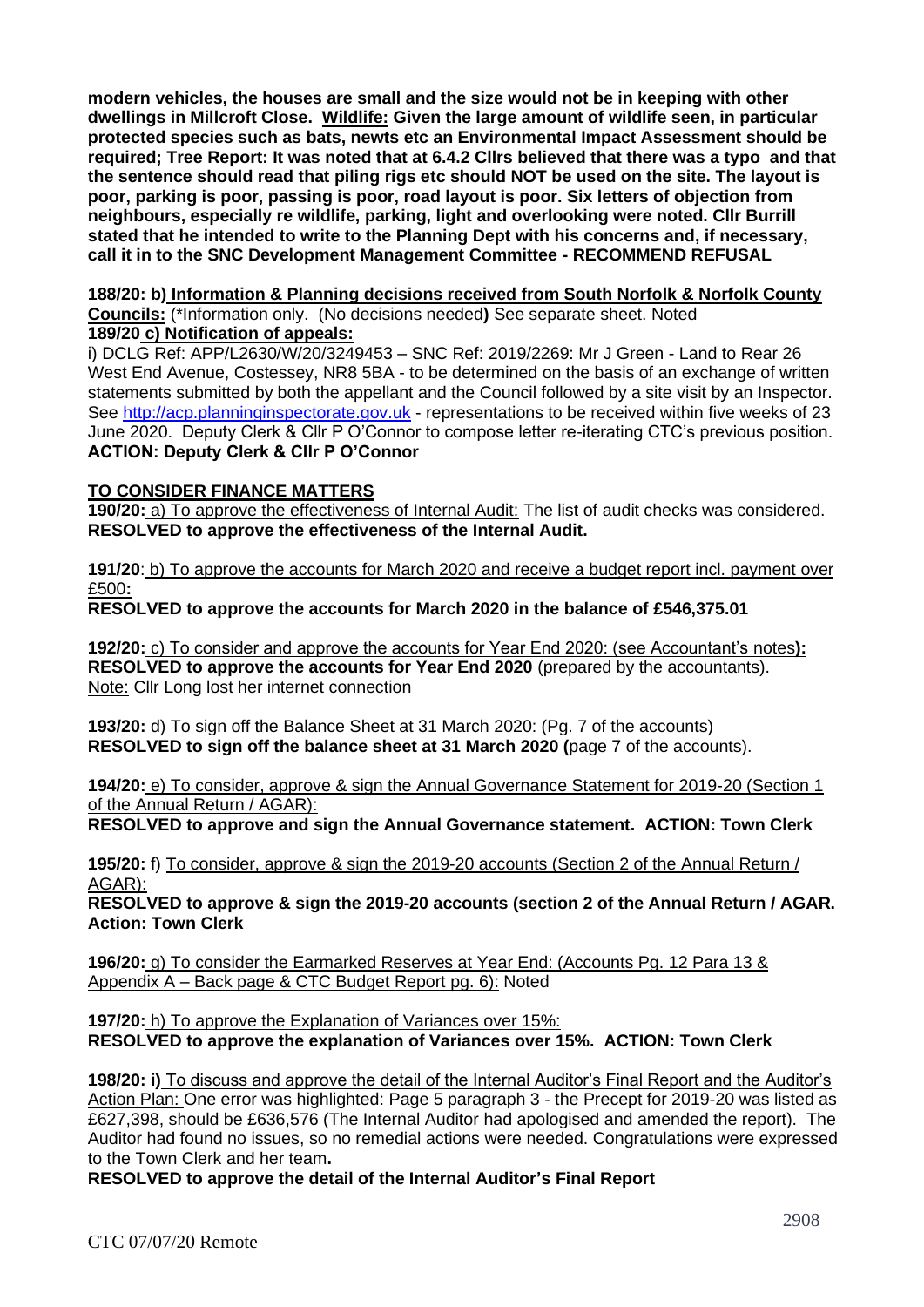**199/20:** j) To approve the Annual CIL Report to SNC 2019-20**: RESOLVED to approve the Annual CIL report to SNC 2019-20.** 

**200/20:** k) To approve the accounts for April 2020 & receive a budget report & payments over £500:

**RESOLVED to approve the accounts for April 2020 in the balance of £813,756.22** 

**201/20**: l**)** To approve the accounts for May 2020 & receive a budget report & payments over £500: **RESOLVED to approve the accounts for May 2020 in the balance of £783,906.76** 

#### **TO CONSIDER THE LATEST GOVERNMENT GUIDANCE ON FACE-TO-FACE COUNCIL MEETINGS AND CONSIDER THE DELEGATED POWERS GRANTED TO THE CLERK on 19 March 2020** *pro tem* to be ratified when crisis was over at a regular meeting.

**202/20**: *(Min:161/20: RESOLVED to allow the Clerk to authorise payment of all invoices including those over £2,000):* CTC had previously agreed that Councillors could be supplied with a laptop or tablet to enable them to conduct Council business. The Deputy Clerk to investigate supplying those Cllrs who wished to have a device to enable all Councillors to access the Zoom meetings in light of the current Covid-19 situation (subject to broadband provision)

**RESOLVED to continue remote meetings until further notice. ACTION: Deputy Clerk** 

**203/20: RESOLVED that the Town Clerk continue to exercise delegated powers for simple planning applications, but to bring to full council complex or controversial planning applications and the authorising of invoices over £2,000. ACTION: Town Clerk**

# **204/20: RESOLVED to continue the meeting beyond 9pm**

**205/20:** Dr K Deane offered her services to the Council to help with interpreting the Covid-19 Government guidelines as they evolved. Thanks were expressed to Dr Deane. **ACTION: Town Clerk**

**206/20: THE DATE OF THE NEXT FULL ON-LINE COUNCIL MEETING WAS CONFIRMED as TUESDAY 4 August 2020 at 7pm.**

**207/20: RESOLVED TO EXCLUDE THE PRESS AND PUBLIC FROM THE MEETING UNDER THE PUBLIC BODIES (ADMISSIONS TO MEETINGS) ACT 1960 on the grounds that it was not in the public interest to disclose discussion on the items below due to the discussions relating to staffing issues & contracts.**

# **\*THE FOLLOWING ITEMS WERE HEARD IN CONFIDENCE / BELOW THE LINE**

# **\*TO CONSIDER P&E COMMITTEE RECOMMENDATIONS IN RELATION TO:**

**208/20:** i) Borehole & Irrigation at Longwater Lane: P&E recommendations were discussed. **RESOLVED to test the availability and apply for the FA Grant using two quotes received of approx. £38,000. ACTION: Deputy Clerk** 

**209/20:** Cllr D Burrill left the meeting at 9.28pm

**210/20:** The need for a technical consultant to be engaged to advise on the best irrigation solution was discussed, as the contractors had quoted for different systems. A query was raised as to the purpose of the irrigation. The Deputy Clerk to work with Cllr Mahn & Cllr Flowerdew in writing the brief. A recorded vote was requested.

**RESOLVED to investigate the appointment of a Technical Consultant to advise the Council on the best solution, subject to cost. ACTION: Deputy Clerk**

**For: Cllrs F Carter J Flowerdew, L Glover, S Hannant, J Knights, T Laidlaw, C Mahn, J Newby, P O'Connor (9) Against: Cllrs J Amis, G Blundell, T East, G Jones, S Jones (5) Abstain: Cllr M Bedford (1)** 

**211/20:** Drainage at Queen's Hills Community Centre: